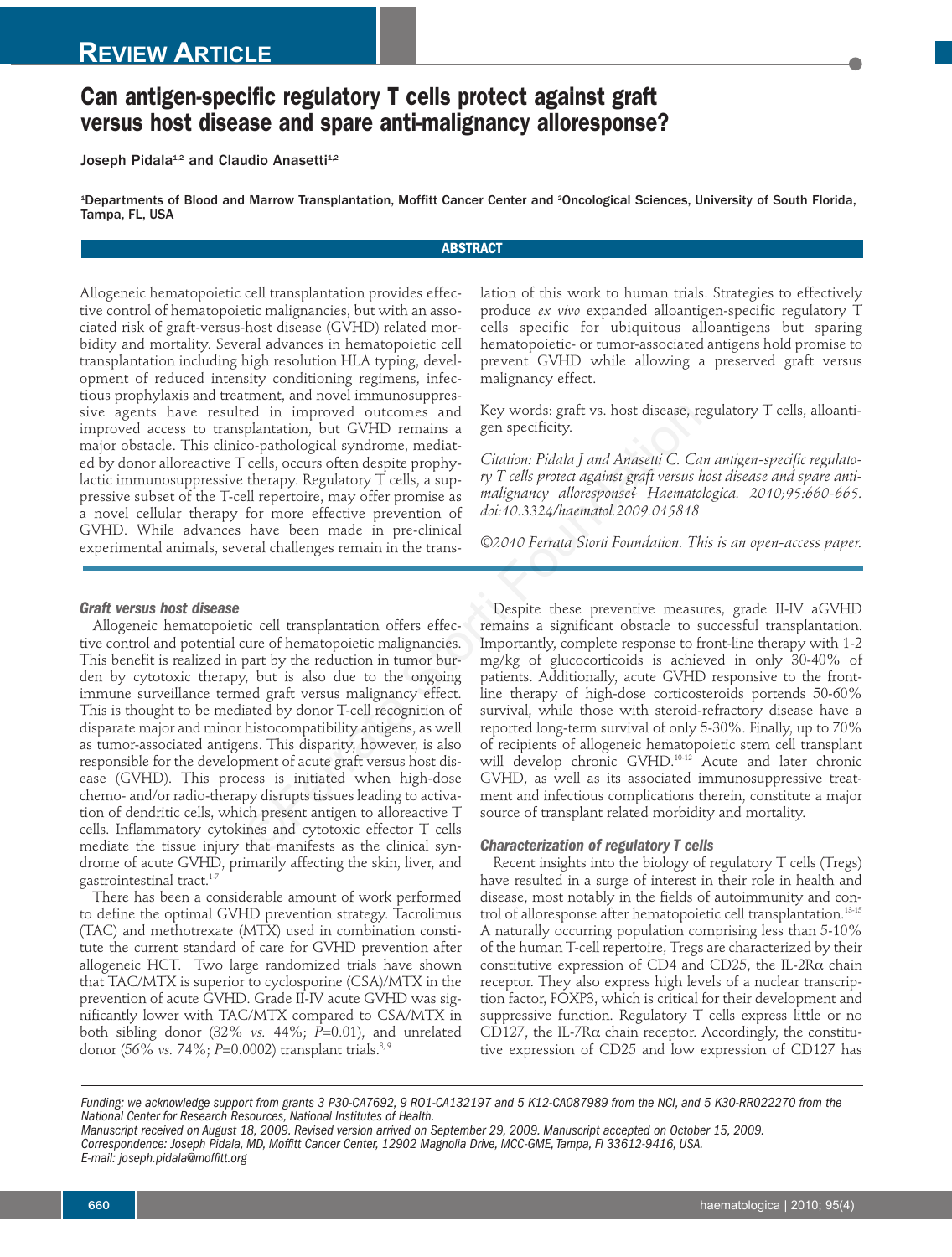been proposed as a means of identifying and purifying regulatory T cells. However, it is clear that there is heterogeneity among Treg populations. As reviewed by Feuerer *et al.*, there appear to be several distinct sub-phenotypes among regulatory T cells which differ with respect to activation, tissue localization, transcriptional program, and function.<sup>16</sup> Sakaguchi et al. have demonstrated several distinct subpopulations among  $FoxP3(+)CD4(+)$  T cells, including suppressive CD45RA(+)FoxP3(lo) resting Treg cells (rTreg cells) and CD45RA(-)FoxP3(hi) activated Treg cells (aTreg cells) and non-suppressive CD45RA(-)FoxP3(lo) T cells.17 Human data suggest that the tumor-necrosis factor receptor family member CD27, that is expressed on memory T cells, and high expression of the adhesion molecule  $CD44^{\text{act}}$  distinguish highly suppressive T cells.<sup>18,19</sup> Regulatory T cells require engagement of their T-cell receptor and co-stimulatory molecules for activation. While their suppressive function is lost upon stimulation and proliferation, this appears to be enhanced upon removal from these stimulatory signals; *ex vivo* expanded CD4+ CD25+ cells have been shown to effectively suppress otherwise lethal GVHD in murine models.<sup>13,14,20,21</sup>

Regulatory T cells mediate suppression of immune responses, as supported by multiple lines of evidence. Early work illustrated the development of a severe autoimmune syndrome leading to multi-organ dysfunction in mice lacking regulatory T cells. Regulatory T cells can suppress alloreactive effector T cells *in vitro* in MLR assay. Additionally, regulatory T cells can abrogate GVHD in murine models of MHC mismatched allogeneic stem cell transplantation. Also, regulatory T cells protect from autoimmune-mediated development of diabetes in the NOD murine model. While the exact means of suppression *in vivo* is not known, there is an increasing understanding of potential mechanisms including suppression by cell to cell contact with antigen-presenting cells and effector T cells by way of the CTLA-4/CD80/CD86 signaling pathway.14, 22-26

#### *Plasticity in CD4 T-cell differentiation*

As recently reviewed by Zhou *et al.*, emerging evidence challenges a previously accepted paradigm of CD4 T-cell differentiation as a single, terminal event.<sup>27</sup> Rather, it appears that naïve CD4 T cells differentiate under the influence of antigen presentation and specific cytokines to Th1, Th2, Th17, or Treg phenotypes. However, these CD4 subtypes are not fixed, but rather conversion is possible amongst these phenotypes. In particular, Tregs can, under the influence of IL-6 and IL-21, become IL-17 producing Th17 cells, and can conversely convert to Tfh cells under the influence of B-cell signaling and CD40-CD40L interaction. This process of conversion may be directed by epigenetic modification of genes coding for key cytokines and transcription factors. In total, this evidence highlights novel aspects of CD4 T-cell biology, but also raises concerns about the application of Tregs in human studies. In particular, the infusion of regulatory  $T$  cells in human allogeneic hematopoietic cell transplantation to prevent aGVHD could be compromised by conversion of Tregs to Th17 cells, which have been demonstrated to have an important role in autoimmunity, $^{28,29}$  as well as contribute to the pathogenesis of aGVHD.<sup>30,31</sup>

## *Expansion of polyclonal regulatory T cells*

Isolation of regulatory T cells by antibody-based affinity

column selection has resulted in high purity separation, providing a substrate for *ex vivo* expansion. Given their low precursor frequency, several groups have employed diverse methods to expand polyclonal regulatory T cells *ex vivo*, including the following: Hoffman *et al.* produced large scale *ex vivo* expansion of human polyclonal regulatory T cells using IL-2, and anti-CD3/CD28 with a net increase of over 40,000-fold over four weeks.32 Cohen *et al.* generated a 20 fold expansion of regulatory T cells after 15 days of culture using splenocytes and IL-2.<sup>33</sup> Godfrey *et al.* produced a 100fold expansion of regulatory T cells over three weeks utilizing CD3/CD28 beads, IL-2, and CD4+ CD25- feeder cells.<sup>22</sup> Alternately, transformation of primary  $T$  cells to regulatory T cells has been achieved by retroviral transduction with a Foxp3 containing vector, as well as TGF-beta mediated induction of Foxp3 expression during antigen stimulation.34 Importantly, Hoffman *et al.* have demonstrated that only the CD45RA and CD62L expressing cells within the *in vitro* expanded CD4+ CD25high T cells maintain the functional capacity of regulatory  $\check{T}$  cells in murine transplantation models.<sup>35,36</sup> Ultimately, investigators have demonstrated that polyclonal expansion of isolated regulatory T cells can produce an expanded population that retains phenotypic and functional characteristics of regulatory  $T$  cells.<sup>22</sup> Others have demonstrated enhanced suppressive activity of expanded regulatory T cells as compared to their native counterparts.<sup>20,37</sup>

#### *Expansion of antigen-specific regulatory T cells*

Both the unknown antigenic specificity of polyclonal regulatory T cells as well as their relatively low potency may limit the application of polyclonal regulatory T cells to human studies of aGVHD prevention. Conversely, several studies have demonstrated potential advantages of antigen-specific Tregs with this application in mind. Albert *et al.* demonstrated that antigen-specific regulatory T cells can abrogate effector T-cell response to allo-antigens *in vitro* and protect against GVHD in the setting of specific antigenic stimulus in a murine transplant model. The suppression mediated by these antigen-specific cells was 10-fold greater than that achieved with polyclonal Tregs.<sup>38</sup> The increased potency of antigen-specific Tregs as compared to polyclonal Tregs is corroborated by experimental evidence from several other investigators.39-42 Tang *et al.* expanded a TCR transgenic Treg population over 200-fold utilizing anti-CD3/CD28.41 Bluestone *et al.* and Tarbell *et al.* have produced 20-fold expansion of regulatory T cells with peptide-pulsed antigen presenting cells and peptide-MHC tetramers.43,44 Luo *et al.* produced a 100-fold expansion of antigen-specific regulatory T cells using dendritic cells, antigen, and TGF-β. $^{23}$  In these and other systems, $^{45}$  antigenspecific regulatory T cells have been separated from nonspecific regulatory T cells through CFSE labeling and cell sorting based on low CFSE content after antigenic exposure and proliferation in cell culture. However, this methodology imposes restrictions on translation to human studies, given that this is not a GMP approved agent for human use. Expansion of purified regulatory T cells under selection pressure of rapamycin, that inhibits proliferation of effector T cells but is permissive for regulatory T cells, or cloning of antigen-specific regulatory T cells may provide an alternate strategy for human translational studies. is to be enhanced upon renoval from<br>
mithin the *in vitro* expanded CD4°C<br>
ms to effectively suppress otherwise transplantation models.<sup>83,6</sup><sup>26</sup> Ultimat<br>
emodels.<sup>18,14,821</sup> compared CD4°C erguines the models.<br>
the model

#### *Pre-clinical and human clinical data*

Several authors have demonstrated that *ex vivo* expand-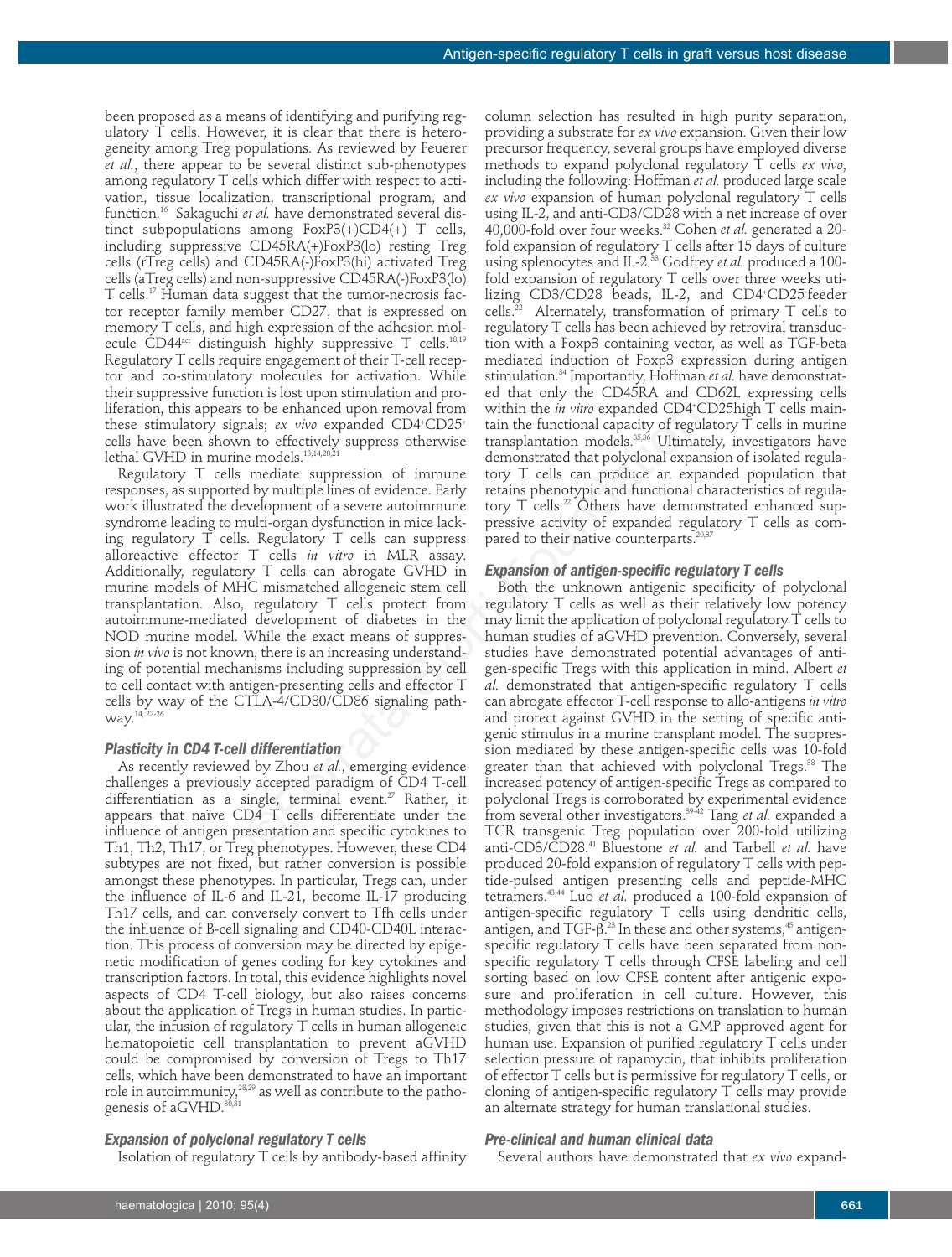ed regulatory T cells can suppress alloreactive CD4+ CD25 effector T cells. This has been examined both *in vitro* with MLR studies, as well as *in vivo* in several model systems including murine MHC-mismatch allogeneic stem cell transplantation models, solid organ transplant models, and autoimmune mediated diabetes/NOD murine models.13,22,23 This important pre-clinical work has greatly informed our understanding of the enormous potential of regulatory T cells in the prevention of untoward alloresponses. Hoffmann *et al.* demonstrated that CD4<sup>+</sup>CD25<sup>+</sup> regulatory T cells effectively suppressed alloresponse (>90% inhibition) in the MLR reaction, and prevented otherwise lethal acute GVHD in a murine model of MHC-mismatched allogeneic stem cell transplantation.<sup>46</sup> Several authors have described that transfer of both freshly isolated and *ex vivo* expanded regulatory T cells in a 1:1 ratio with effector T cells protects against GVHD mortality in murine mod $els.^{33,46}$ 

With regard to human studies, retrospective analyses have examined the relationship between peripheral blood regulatory T-cell numbers and GVHD by PCR for Foxp3 expression. Several groups have reported that decreased Foxp3 expression levels are correlated with acute and chronic GVHD.47,48 Importantly, several clinical trials are now underway to examine adoptive transfer of regulatory T cells as prevention against aGVHD in humans. In an ongoing phase I trial, Edinger *et al.* have infused freshly isolated donor Tregs alongside donor lymphocyte infusion. Similarly, Blaza *et al.* have isolated cord blood Treg cells and expanded them with anti-CD3 and –CD28 coated microbeads and IL-2 for use in double umbilical cord blood transplantation.15

#### *Relative sparing of graft versus malignancy effect*

While regulatory T cells have been shown in various *in vitro* and *in vivo* models to abrogate GVHD by inhibiting the proliferation of alloreactive effector T cells, there is concern that their suppressive effect may also diminish the desirable graft versus malignancy effect. Several groups have examined this issue, and in these model systems, regulatory T cells abrogate graft versus host disease while allowing a preserved graft versus malignancy effect. The experimental conditions employed and the potential mechanisms responsible for preservation of graft versus malignancy response, in these studies differ however. Jones *et al.*, utilizing an MHC-matched transplantation model, introduced the MMCBA6 leukemic cell line one day prior to irradiation and transplant. Regulatory T cells in a 1:3 ratio to effector CD8+ T cells were given ten days following transplantation. Under these conditions, the administration of regulatory T cells did not compromise the CD8 mediated anti-leukemic response.37 Trenado *et al.* and Edinger *et al.* have employed different methods, using instead an MHCmismatched murine transplant model, administering Tregs at a 1:1 ratio with effector  $T$  cells (Tcon), and challenging with leukemic A20 cells at time of transplant, as well as in Edinger *et al.* with a BCL-1 lymphoma model administered nine days prior to HCT. Under these conditions, it appears that Tregs do not block Tcon activation, but rather decrease the early proliferation responsible for aGVHD. The Tcon remaining can still mediate graft versus malignancy response. This is thought to be mediated by cytotoxic effectors, as the GVL effect in this model system was compromised with FAS ligand or Perforin deficient Tcons.49,50 Trenado *et al.* have reported conflicting evidence

regarding this effect, however, in that anti-tumor response to the P815 mastocytoma cell line was compromised by the addition of Tregs.<sup>50</sup> These studies in total provide a compelling rationale for translation of this pre-clinical work to the clinical setting.

## *Effect of immunosuppressive agents*

A potential obstacle to successful utilization of regulatory T cells in human transplantation is the adverse impact of immunosuppressive agents on regulatory T cells. A common component of immunosuppressive regimens in clinical transplantation, calcineurin inhibitors including cyclosporine and tacrolimus have a deleterious effect on regulatory T cells. These calcineurin inhibitors interfere with T-cell signaling involved in activation by binding intracellular cyclophilin/immunophilin, which inhibits the function of calcium/calmodulin dependent calcineurin. This in turn blocks further downstream transcription factors that support IL-2 transcription. Pre-clinical evidence suggests that these agents interfere with the development of regulatory T cells, as these cells are dependent on IL-2. Conversely, other immunosuppressive agents like rapamycin and mycophenolate mofetil, which act through alternate mechanisms, are permissive for the expansion of regulatory T cells in pre-clinical animal models. In this setting, rapamycin has been shown to support expansion of regulatory T cells, preserve the potent CD27+ subset of CD4+ CD25+ regulatory T cells, not impair Foxp3 expression, and allow for a 16-fold greater suppressor function as compared to regulatory T cells treated with cyclosporine.<sup>18,51</sup> Several investigators have demonstrated that rapamycin selectively expands CD4+ CD25+ FoxP3+ regulatory T cells *in vitro*, and that these cells exert a potent suppressive effect *in vivo* murine systems.52,53 Rapamycin has also been shown to selectively expand regulatory T cells in human samples from those with type I diabetes, as well as healthy controls, $54$  and also in the setting of human pancreatic islet transplantation.55 Evidence suggests that rapamycin may induce and expand Tregs due to differential cell signaling in Tregs as compared to effector T cells: Tregs in murine and human systems have been shown to not activate the phosphatidyl inositol 3-kinase (PI3-K)/AKT pathway after activation through the T-cell receptor, while effector T cells do. As rapamycin inhibits mTOR in this pathway, it may therefore selectively inhibit effector  $T$  cells.<sup>56-58</sup> In the clinical setting, the net effect on regulatory T-cell reconstitution and function after transplantation when calcineurin inhibitors are used alongside agents such as rapamycin or mycophenolate mofetil remains unknown, as this has not yet been prospectively examined. Alternative approaches would include either the use of a calcineurin inhibitor-free immunosuppressive platform<sup>59</sup> or the use of exogenous IL-2 to promote regulatory T-cell survival and function.<sup>60</sup> man studies, retrospective analyses scription factors that support IL-2<br>lationship between peripheral blood cal evidence suggests that these age<br>bers and GVHD by PCR for Foxp8 development of regulatory T ce<br>coups have rep

## *Antigen specificity*

While several pre-clinical models suggest that regulatory T cells do not compromise the graft versus malignancy response in exerting their inhibitory effect on alloreactive T cells responsible for GVHD, there is also evidence that their suppressive effect is not entirely specific.<sup>21</sup> In addition, there is burgeoning evidence that suppression of regulatory T cells leads to enhanced anti-tumor effects. $61-67$  Taken together, successful clinical application of this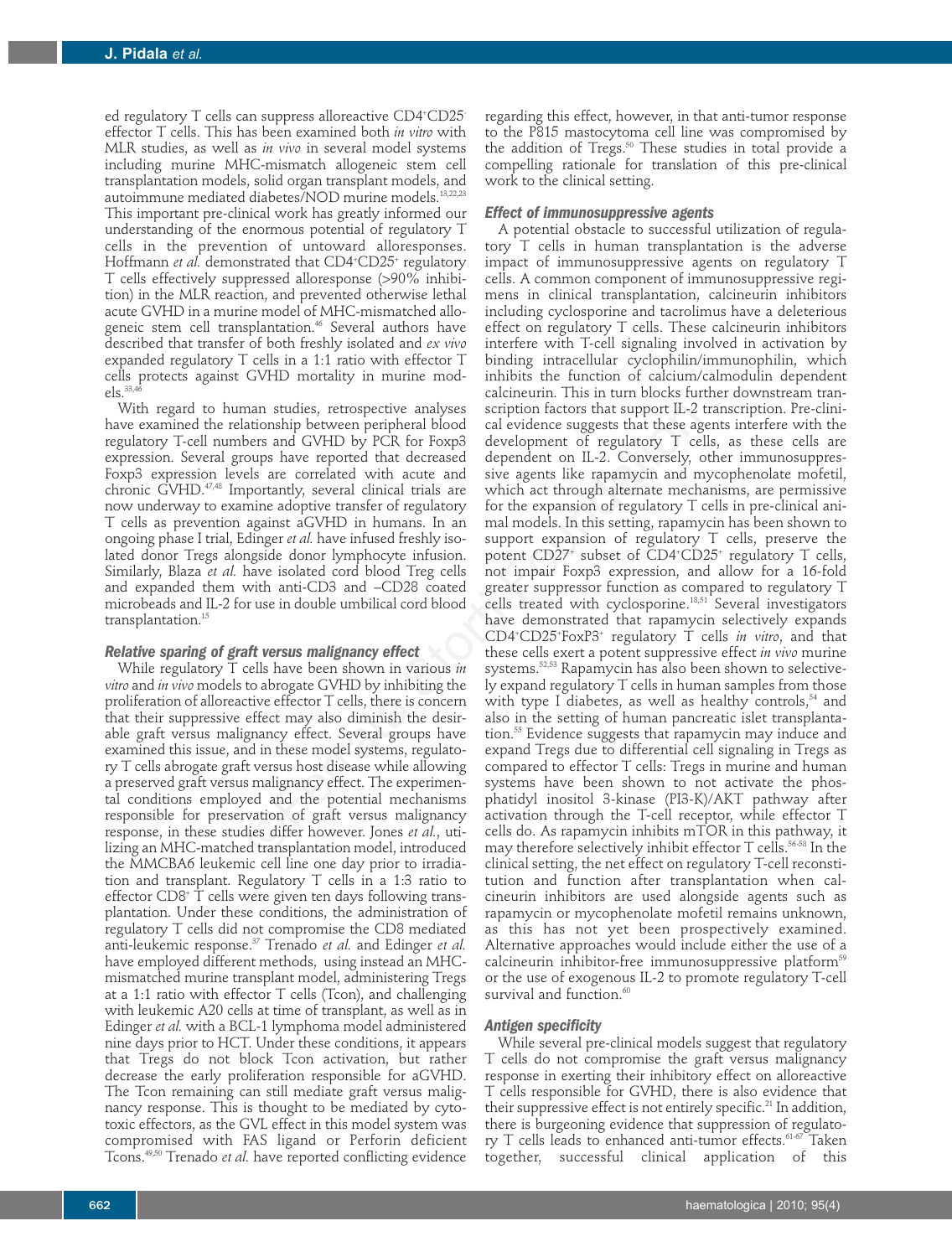immunotherapy will likely require additional safeguards promoting specific suppression of those alloreactive cells responsible for GVHD, while allowing for preserved graft versus malignancy response. This may be made possible by the development of antigen-specific regulatory T cells.

Several groups have produced alloantigen-specific regulatory T cells and demonstrated their specific suppression of alloresponse directed against such antigen without effect on third-party alloantigen. These results have been achieved in several different transplant model systems, and with attention to varied antigenic targets including allopeptide, allogeneic MHC class II molecules, HLA-A2 peptide, dendritic cells pulsed with allopeptide, and by vaccination with anti-donor specific T cells. $^{68\text{-}74}$  In a murine allogeneic hematopoietic cell transplantation model, Albert and colleagues transduced an antigen-specific CD4 Th1 clone with foxp3 to generate antigen-specific regulatory T cells; *in vitro* and *in vivo*, these cells suppressed alloreactive T cells in an antigen-dependent manner and with greater suppressive potency than polyclonal regulatory  $T$  cells.<sup>38</sup>

Alternatively, tissue restriction of minor histocompatibility antigen expression may provide an avenue for the selection and expansion of antigen-specific regulatory T cells. Minor histocompatibility antigens, polymorphic proteins presented by HLA molecules, differ between donor and recipient; this disparity is responsible for activation and expansion of alloreactive donor T cells. An increasing body of knowledge supports their role in transplantation outcomes: H-Y antigens have been associated with increased GVHD in the context of male recipients of female donors. Mismatches at other minor histocompatibility antigens have also been associated with increased incidence of GVHD. Additionally, minor histocompatibility antigens manifest different tissue distribution (Table 1); while some have ubiquitous tissue expression, others have hematopoietic tissue restriction.<sup>75-79</sup> The manner and with greater suppressive ability by enlisting add<br>
ycyclonal regulatory T cells.<sup>38</sup> in the stortion of minor histocompatibil-<br>
approach allows further exploration<br>
may provide an avenue for the selec-<br>
rest

Accordingly, we propose a model utilizing this concept for the production of antigen-specific regulatory T cells for GVHD prevention. This would take advantage of tissue distribution of minor histocompatibility antigens in the fol-

Table 1. Tissue distribution of minor HLA antigens.

| <b>Hematopoietic restricted</b> | <b>Broad distribution</b> |
|---------------------------------|---------------------------|
| $HA-1$                          | $HA-3$                    |
| $HA-2$                          | $HA-8$                    |
| $ACC-1$                         | A1/HY                     |
| $ACC-2$                         | A2/HY                     |
| SP110 (HwA-9)                   | B7/HY                     |
| PANE1 (HwA-10)                  | B60/HY                    |
| <b>UGT2B17/A29</b>              | DO5/HY                    |
| <b>UGT2B17/B44</b>              | DRB1*1501/HY              |
| LRH-1                           | DRB3*0301/HY              |
| ECGF-1                          |                           |
| CTSH/A31 (AML)                  |                           |
| CTSH/A33 (AML)                  |                           |
| A33/HY                          |                           |
| B8/HY                           |                           |
| B52/HY (ALL, AML, MM)           |                           |

lowing way: antigen-specific Tregs with specificity for minor antigens of broad tissue distribution would be selected. If these antigen-specific Tregs could only or more selectively suppress donor alloreactive T cells with specificity for broad distribution minor antigens, this would selectively abrogate these cells responsible for the development of aGVHD. Conversely, the Ag-specific Tregs would not suppress those alloreactive T cells with specificity for minor antigens restricted to hematopoietic cells; in this way, the putative drivers of the graft versus malignancy reaction would not be affected. In so doing, this would allow for the application to human transplantation with potential for more specific GVHD prevention with an additional safeguard against primary disease relapse, thereby improving clinical outcomes. However, enthusiasm for the development of antigen-specific regulatory T cells must be tempered by the potential for 'infectious' or spreading tolerance, whereby regulatory T cells can enhance their suppressive ability by enlisting additional CD4 suppressor subsets.<sup>80,81</sup> Therefore, the feasibility of this proposed approach allows further exploration.

## *Challenges in translation to human studies*

Regulatory T cells have emerged as a suppressive subset of the naturally occurring T cells, and may have an application in GVHD prevention. Motivated by their low precursor frequency, effective large scale *ex vivo* expansion of regulatory T cells has been achieved. Additionally, pre-clinical *in vitro* and murine data demonstrate the suppressive potential of these regulatory T cells, while graft versus malignancy effect appears preserved in some models. Finally, there are some early human clinical data that suggest a relationship between the development and severity of GVHD and numbers of circulating regulatory T cells. Accordingly, there is great interest in utilizing these expanded regulatory T cells for the prevention and treatment of GVHD.

Several important concerns regarding this application remain. First, the optimal timing of administration of regulatory T cells remains unknown. Given that the bulk of pre-clinical evidence supports their suppression of early activation of alloreactive T cells, a rationale exists for their administration prior to transplantation of the hematopoietic stem cell product, as this contains donor alloreactive T cells. Secondly, the optimal dose of regulatory T cells administered remains uncertain. While their suppressive effect is seen in pre-clinical models at low ratios of regulatory T cells to effector T cells, successful *ex vivo* expansion will need to take place given the low precursor frequency of naturally occurring regulatory T cells. Next, successful identification and separation of these regulatory T cells under clinical grade conditions will need to be performed in order to administer a product not contaminated by alloreactive T cells; administration of additional alloreactive T cells outside of those already contained in the hematopoietic stem cell product would invoke additional risk for GVHD, and thereby negate the intended benefit. Further efforts to refine current methods of isolation of Tregs are needed, as isolation based on cell surface marker expression may produce variable purity. The lack of a cell surface phenotype able to distinguish IL-10 producing Tr1 cells in particular limits the ability to isolate and utilize this regulatory T-cell subset for application in human studies.<sup>56</sup> Finally, implementation of regulatory T-cell therapy in clinical investigation will require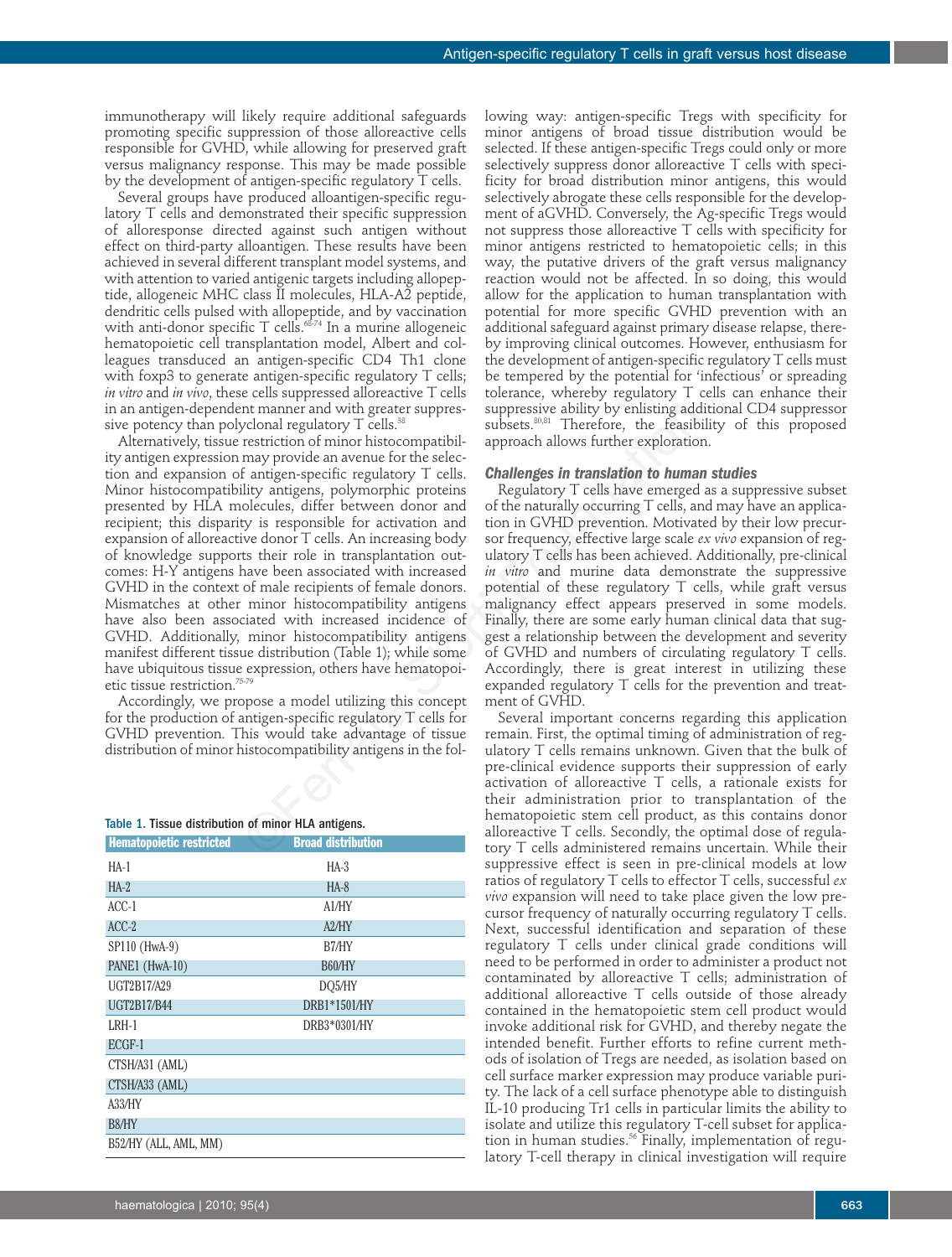careful attention to any excess of primary disease relapse. Strategies for the creation of antigen-specific regulatory T cells may provide a means for selectively inhibiting those alloreactive T cells responsible for GVHD, while preserving the graft versus malignancy effect. Further work remains to be done to develop this approach.

## **Authorship and Disclosures**

JP conducted the literature search and wrote the manuscript. CA provided mentorship and critically reviewed the manuscript.

The authors have no financial conflicts or other conflicts of interest to report.

## **References**

- 1. Antin JH, Ferrara JL. Cytokine dysregulation and acute graft-versus-host disease. Blood. 1992;80(12):2964-8.
- 2. Chao NJ, Chen BJ. Prophylaxis and treatment of acute graft-versus-host disease. Semin Hematol. 2006;43(1):32-41.
- 3. Copelan EA. Hematopoietic stem-cell transplantation. N Engl J Med. 2006;354(17): 1813-26.
- 4. Hill GR, Ferrara JL. The primacy of the gastrointestinal tract as a target organ of acute graft-versus-host disease: rationale for the use of cytokine shields in allogeneic bone marrow transplantation. Blood. 2000;95(9): 2754-9.
- 5. Horowitz MM, Gale RP, Sondel PM, Goldman JM, Kersey J, Kolb HJ, et al. Graftversus-leukemia reactions after bone marrow transplantation. Blood. 1990;75(3):555- 62.
- 6. Thomas ED, Clift RA, Fefer A, Appelbaum FR, Beatty P, Bensinger WI, et al. Marrow transplantation for the treatment of chronic myelogenous leukemia. Ann Intern Med. 1986;104(2):155-63.
- 7. Zittoun RA, Mandelli F, Willemze R, de Witte T, Labar B, Resegotti L, et al. Autologous or allogeneic bone marrow transplantation compared with intensive chemotherapy in acute myelogenous leukemia. European Organization for Research and Treatment of Cancer (EORTC) and the Gruppo Italiano Malattie<br>Ematologiche Maligne dell'Adulto Ematologiche (GIMEMA) Leukemia Cooperative Groups. N Engl J Med. 1995;332(4):217-23.
- 8. Nash RA, Antin JH, Karanes C, Fay JW, Avalos BR, Yeager AM, et al. Phase 3 study comparing methotrexate and tacrolimus with methotrexate and cyclosporine for prophylaxis of acute graft-versus-host disease after marrow transplantation from unrelated donors. Blood. 2000;96(6):2062- 8.
- 9. Ratanatharathorn V, Nash RA, Przepiorka D, Devine SM, Klein JL, Weisdorf D, et al. Phase III study comparing methotrexate and tacrolimus (prograf, FK506) with methotrexate and cyclosporine for graft-versus-host disease prophylaxis after HLA-identical sibling bone marrow transplantation. Blood. 1998;92(7):2303-14.
- 10. Martin PJ, Schoch G, Fisher L, Byers V, Anasetti C, Appelbaum FR, et al. A retrospective analysis of therapy for acute graftversus-host disease: initial treatment. Blood. 1990;76(8):1464-72.
- 11. Sierra J, Storer B, Hansen JA, Martin PJ, Petersdorf EW, Woolfrey A, et al. Unrelated donor marrow transplantation for acute myeloid leukemia: an update of the Seattle experience. Bone Marrow Transplant. 2000;26(4):397-404.
- 12. Weisdorf D, Haake R, Blazar B, Miller W, McGlave P, Ramsay N, et al. Treatment of moderate/severe acute graft-versus-host dis-

ease after allogeneic bone marrow transplantation: an analysis of clinical risk features and outcome. Blood. 1990;75(4):1024- 30.

- 13. Albert MH, Anasetti C, Yu XZ. T regulatory cells as an immunotherapy for transplantation. Expert Opin Biol Ther. 2006;6(4):315- 24.
- 14. Nguyen VH, Zeiser R, Negrin RS. Role of naturally arising regulatory T cells in hematopoietic cell transplantation. Biol Blood Marrow Transplant. 2006;12(10):995- 1009.
- 15. Riley JL, June CH, Blazar BR. Human T regulatory cell therapy: take a billion or so and call me in the morning. Immunity. 2009; 30(5):656-65.
- 16. Feuerer M, Hill JA, Mathis D, Benoist C. Foxp3+ regulatory T cells: differentiation, specification, subphenotypes. Nat Immunol. 2009;10(7):689-95.
- 17. Miyara M, Yoshioka Y, Kitoh A, Shima T, Wing K, Niwa A, et al. Functional delineation and differentiation dynamics of human CD4+ T cells expressing the FoxP3 transcription factor. Immunity. 2009;30(6): 899-911. Med. 2006;354(1):<br>
Med. 2006;354(1):<br>
Photo Marrow Transplant. 2006;12(10):995-<br>
exerted and photo Marrow Transplant. 2006;12(10):995-<br>
exerted all meins of the storting in the morning. 200<br>
arget organ of acute 15. Riely
	- 18. Coenen JJ, Koenen HJ, van Rijssen E, Hilbrands LB, Joosten I. Rapamycin, and not cyclosporin A, preserves the highly suppressive CD27+ subset of human CD4+CD25+ regulatory T cells. Blood. 2006;107(3):1018- 23.
	- 19. Firan M, Dhillon S, Estess P, Siegelman MH. Suppressor activity and potency among regulatory T cells is discriminated by functionally active CD44. Blood. 2006;107(2):619-27.
	- 20. Taylor PA, Lees CJ, Blazar BR. The infusion of ex vivo activated and expanded CD4(+)CD25(+) immune regulatory cells inhibits graft-versus-host disease lethality. Blood. 2002;99(10):3493-9.
	- 21. Thornton AM, Shevach EM. Suppressor effector function of CD4+CD25+ immunoregulatory T cells is antigen nonspecific. J Immunol. 2000;164(1):183-90.
	- 22. Godfrey WR, Ge YG, Spoden DJ, Levine BL, June CH, Blazar BR, et al. In vitro-expanded human CD4(+)CD25(+) T-regulatory cells can markedly inhibit allogeneic dendritic cell-stimulated MLR cultures. Blood. 2004; 104(2):453-61.
	- 23. Luo X, Tarbell KV, Yang H, Pothoven K, Bailey SL, Ding R, et al. Dendritic cells with TGF-beta1 differentiate naive CD4+CD25- T cells into islet-protective Foxp3+ regulatory T cells. Proc Natl Acad Sci USA. 2007; 104(8):2821-6.
	- 24. Powrie F, Mason D. OX-22high CD4+ T cells induce wasting disease with multiple organ pathology: prevention by the OX-22low subset. J Exp Med. 1990;172(6):1701- 8.
	- 25. Sakaguchi S, Fukuma K, Kuribayashi K, Masuda T. Organ-specific autoimmune diseases induced in mice by elimination of T cell subset. I. Evidence for the active participation of T cells in natural self-tolerance; deficit of a T cell subset as a possible cause

of autoimmune disease. J Exp Med. 1985; 161(1):72-87.

- 26. Sakaguchi S, Sakaguchi N, Asano M, Itoh M, Toda M. Immunologic self-tolerance maintained by activated T cells expressing IL-2 receptor alpha-chains (CD25). Breakdown of a single mechanism of self-tolerance causes various autoimmune diseases. J Immunol. 1995;155(3):1151-64.
- 27. Zhou L, Chong MM, Littman DR. Plasticity of CD4+ T cell lineage differentiation. Immunity. 2009;30(5):646-55.
- 28. Park H, Li Z, Yang XO, Chang SH, Nurieva R, Wang YH, et al. A distinct lineage of CD4 T cells regulates tissue inflammation by producing interleukin 17. Nat Immunol. 2005; 6(11):1133-41.
- 29. Jin D, Zhang L, Zheng J, Zhao Y. The inflammatory Th 17 subset in immunity against self and non-self antigens. Autoimmunity. 2008;41(2):154-62.
- 30. Carlson MJ, West ML, Coghill JM, Panoskaltsis-Mortari A, Blazar BR, Serody JS. In vitro-differentiated TH17 cells mediate lethal acute graft-versus-host disease with severe cutaneous and pulmonary pathologic manifestations. Blood. 2009;113(6):1365-74.
- 31. Kappel LW, Goldberg GL, King CG, Suh DY, Smith OM, Ligh C, et al. IL-17 contributes to CD4-mediated graft-versus-host disease. Blood. 2009;113(4):945-52.
- 32. Hoffmann P, Eder R, Kunz-Schughart LA, Andreesen R, Edinger M. Large-scale in vitro<br>expansion of polyclonal human polyclonal human CD4(+)CD25high regulatory T cells. Blood. 2004;104(3):895-903.
- 33. Cohen JL, Trenado A, Vasey D, Klatzmann<br>D, Salomon BL. CD4(+)CD25(+) D, Salomon BL. immunoregulatory T Cells: new therapeutics for graft-versus-host disease. J Exp Med. 2002;196(3):401-6.
- 34. Horwitz DA, Zheng SG, Gray JD, Wang JH, Ohtsuka K, Yamagiwa S. Regulatory T cells generated ex vivo as an approach for the therapy of autoimmune disease. Semin Immunol. 2004;16(2):135-43.
- 35. Ermann J, Hoffmann P, Edinger M, Dutt S, Blankenberg FG, Higgins JP, et al. Only the CD62L+ subpopulation of CD4+CD25+ regulatory T cells protects from lethal acute GVHD. Blood. 2005;105(5):2220-6.
- 36. Hoffmann P, Eder R, Boeld TJ, Doser K, Piseshka B, Andreesen R, et al. Only the CD45RA+ subpopulation of CD4+CD25high T cells gives rise to homogeneous regulatory T-cell lines upon in vitro expansion. Blood. 2006;108(13):4260-7.
- Jones SC, Murphy GF, Korngold R. Posthematopoietic cell transplantation control of graft-versus-host disease by donor CD425 T cells to allow an effective graft-versusleukemia response. Biol Blood Marrow Transplant. 2003;9(4):243-56.
- Albert MH, Liu Y, Anasetti C, Yu XZ. Antigen-dependent suppression of alloresponses by Foxp3-induced regulatory T cells in transplantation. Eur J Immunol. 2005;35(9):2598-607.
- 39. Jaeckel E, von Boehmer H, Manns MP.